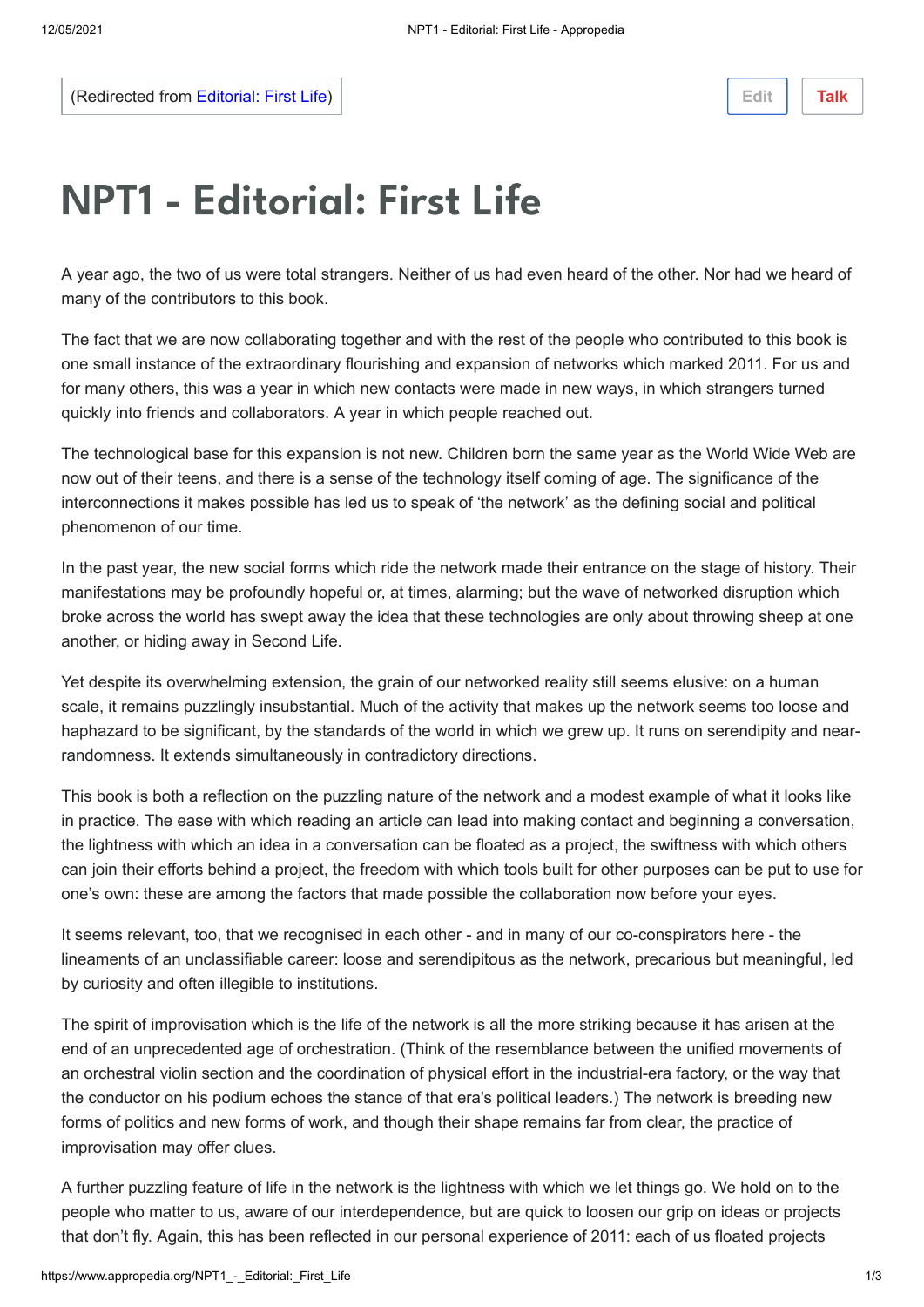## 12/05/2021 NPT1 - Editorial: First Life - Appropedia

which came to nothing, and have tried to learn not to hold on too tight, recognising how often the essence of a project will return in a new form, somewhere down the road. A similar principle applies to the rhythms of networked protest that we are witnessing: a new meme surfaces, surges with life for a while, and then the momentum moves elsewhere. Both personally and more broadly, this letting go is not without pain and frustration, but it seems likely that it is an essential skill for navigating this new reality.

The mysterious qualities of networked reality and the force with which it now interacts with hard political, economic and social realities has led us to embrace Pamela McLean's description of it as 'the Invisible Revolution'. Three further senses of this invisibility leave their footprints in the pieces published here.

First, as McLean suggests, the puzzle of how to make sense of the transformations now underway becomes clearer when one compares it to the Industrial Revolution. In that earlier period of great change, you could imagine someone pointing to a steam engine and asking: 'What on earth is that?' Today, it is hard to think of a similarly totemic object which embodies the technological and social changes we are living through. Pointing to a laptop or an iPhone is not that helpful, nor does the Twitter home page get you closer. As McLean puts it: 'What defines the Invisible Revolution is that key elements of the changes we are living through are impossible to point to; and yet, if you are experiencing them, they become more real than the realities that you can see.'

A second line of invisibility cuts through those pieces which touch most directly on the global events of 2011. Most dramatically, in Smári McCarthy's account of life as part of the network of western 'hacktivists' providing tech support to the uprisings in North Africa and the Middle East. When young people set up camp in the public spaces of Madrid, New York or London and drew comparisons to Tahrir Square, critics called the comparison immature: proof that they don't know how lucky they are. In response, we can argue - as Paul Mason has that, in democracies and dictatorships alike, unrest has grown out of a generation who find themselves poorer than their parents, in societies marked by widening economic inequality. But what McCarthy tells us is how integrated he and his colleagues have become in the bloody reality of countries like Syria: the Telecomix activists providing infrastructure support to the Syrian opposition are in a not dissimilar position, he suggests, to the drone pilots flying remote-controlled missions over Afghanistan, and are vulnerable to the same levels of stress and burnout.

For some of us, then, the reality of life in 2011 has been of an invisible but brutally real frontline which runs from Tahrir Square to Zuccotti Park, and its events, as Eleanor Saitta writes, 'only a rehearsal, a tiny taste of what will likely be decades of chaos.' Others, such as Vinay Gupta, are less enthusiastic about the way in which lines have been drawn. 'I will think of this as the year in which all of my fears about network-centric radicalism came to pass,' he writes, 'and in which the need for coherent modern governance moved from being an important task for the future into being a crushingly urgent need in the present.'

The coexistence of these voices within an ongoing conversation, and not simply as opponents scoring points off each other, was the hope behind the launch of New Public Thinking a year ago. Our desire was to leave behind the sterile, combative framing of issues which still characterises the old media: not to replace this with a cosy consensus or a party line, but to take the risk of doing our thinking in public, rather than defending carefully prepared positions. To worry less about proving ourselves right; to be more willing to follow new threads, to surprise ourselves and to change our minds.

There is something here - in this spirit of improvisation, of puzzling through the world as we find it, rather than fitting it into black-and-white oppositions - that resonates with the new styles of protest and activism, but also of creativity and collaboration, characteristic of those riding the network. And this suggests a final thread of revolutionary invisibility; because there have been moments when it felt like this spirit owed more to the imagined world of Grant Morrison's comic book series, *The Invisibles*, than to the handbooks inherited from radical theorists and organisers of the 19th and 20th centuries. Morrison's story of magical anarchists begins firmly in the classic mode of good-versus-evil; but to follow it to the end is to be initiated into a more fluid and